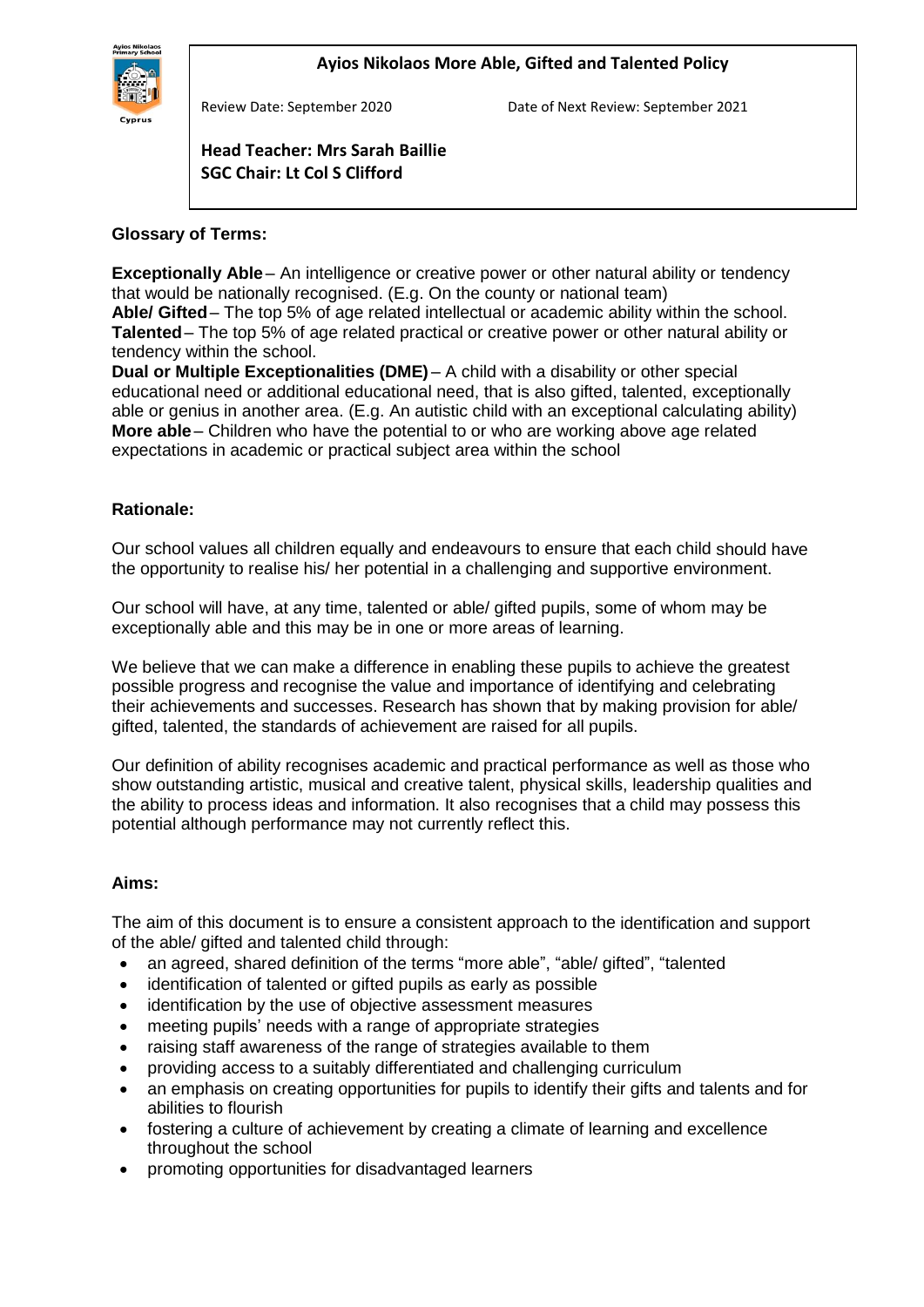- working in partnership with parents to help them promote children's learning and development
- making use of links with other schools and the wider community to enhance learning opportunities both on island and nationally
- to identify children with the potential (who may be 'underachieving') to perform at a level beyond their peers, and to make appropriate provision which challenges and enriches them in areas of strength
- to use the NACE framework to guide and structure the continuing work of the school towards gaining the Challenge Award

## **What does Able/ Gifted and Talented mean for Ayios Nikolaos Primary School?**

The able/ gifted and talented are a diverse group and their range of attainment will be varied, some do well in statutory national curriculum tests or national qualifications. However, being able/ gifted and talented covers much more than the ability to succeed in tests and examinations. Therefore, it is impossible to set one way of identifying able/ gifted and talented pupils.

'Able/ gifted' generally refers to the top 5% of the school population in academic subjects e.g. Reading, Writing and Maths and 'talented' to the top 5% in other subjects e.g. Music, Art and PE.

'More able' pupils refers to the expected performance of children within a particular year group that are working above average. Every class is differentiated to meet the needs of all children including a 'more able' group. This 'more able' group will include the one or two pupils who are identified as 'able/ gifted' or 'talented' or more rarely 'exceptionally able'.

### **What does Exceptionally Able mean for Ayios Nikolaos Primary School?**

The term 'exceptionally able' will be used to describe pupils who require opportunities for enrichment and extension that go well beyond those provided for their cohort of pupils. At Ayios Nikolaos Primary we acknowledge there is no one way of supporting exceptionally able pupils so a personalised approach will be adopted with specific regard to their academic, social and emotional needs. We will work in partnership with parents/carers and external organisations who may take significant role in the provision of such children.

#### **Identification:**

There is a wide range of identification strategies available to assist schools. It is important to note that no single process should be used in isolation. The identification process needs to be on going. In the case of children with dual or multiple exceptionalities the class teacher should liaise closely with the inclusion manager as assessments may need to be tailored to meet the specific needs of the child.

*Identification of MAGT pupils AND Exceptionally Able pupils is made by:*

- on entry assessment and assessments from transition schools which are particularly important within the context of Ayios Nikolaos Primary School
- teacher nomination
- reports from previous schools
- test results/ teacher assessments
- pupils' work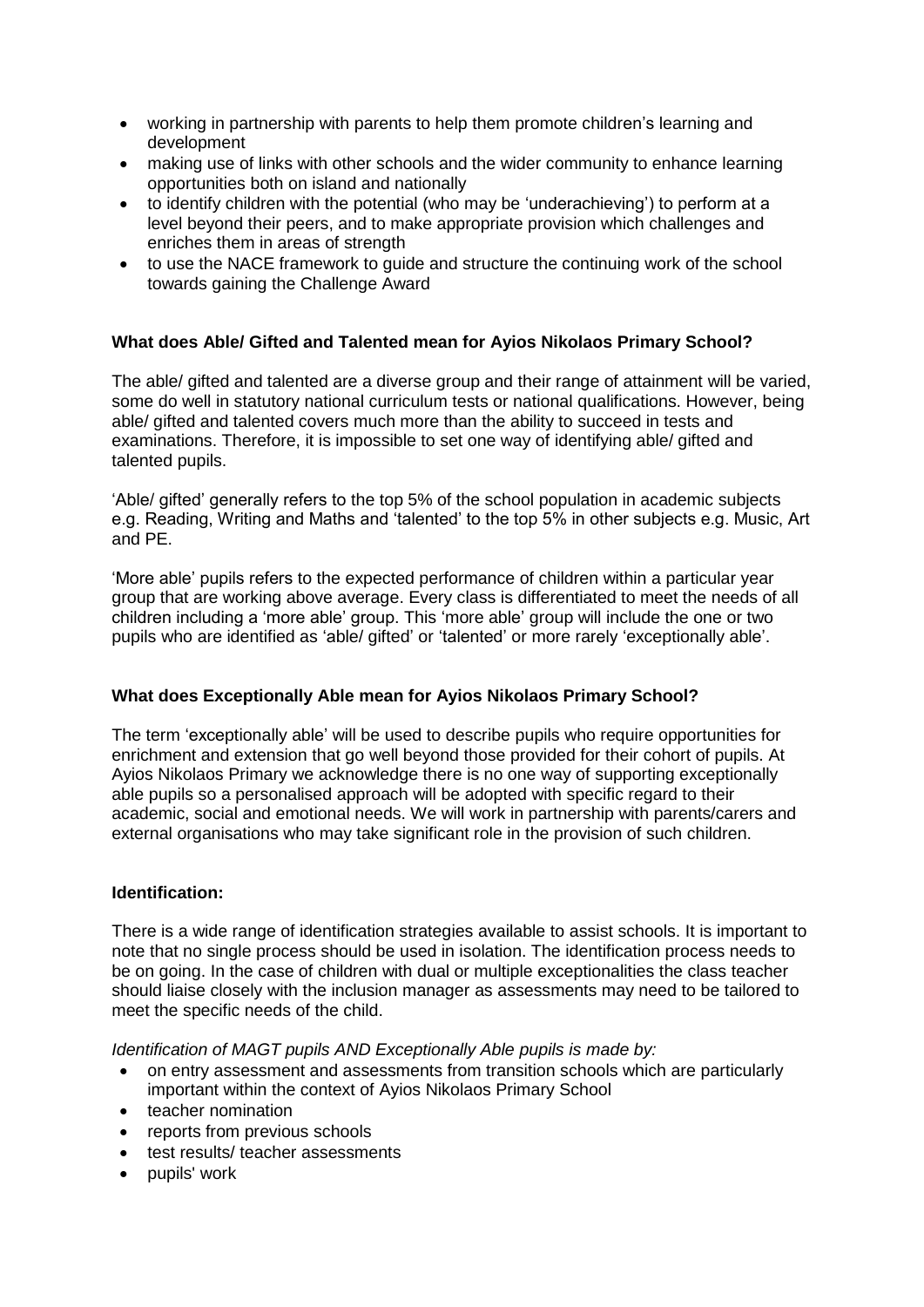- checklists of characteristics generic and subject–specific
- parental information
- peer/ self-nomination
- information provided by external agencies (e.g. sports music organisations)

### *Assessment methods:*

- teacher observation
- benchmark tests/ assessments e.g. end of key stage tests
- in-house subject tests or assessments
- response to increased challenge
- provision of opportunity
- response from external agency

Once identified the class teacher will work alongside the Able/ Gifted and Talented School Leader to validate this nomination with assessment data. If agreed that the criteria are met, the child's name is entered in the MAGT / Exceptionally Able register and Parents are invited to the school to discuss ways in which the child's needs can be met and how they can be supported.

## **Modes of Working:**

*The class teacher will:*

- take steps to liaise with Key Stage colleagues and identify 'able/ gifted' and 'talented' pupils across their year groups
- assess/ gather data to support the nomination
- liaise with the MAGT School Leader and Parents/ Carers throughout the time the pupil is in their class
- agree, plan and implement appropriate provision
- record strategies to be used
- include provision in medium & short-term plans, as appropriate
- review provision regularly

### *It is the role of the MAGT School Leader to:*

- liaise with class teachers
- work with the teacher to support the pupil and plan provision
- contact Parents and keep them informed
- maintain the MAGT register and update each term
- work with all parties to decide upon the strategies to be used to maximise learning and development
- liaise with and arrange other agency referrals as appropriate
- review provision on a regular basis monitor planning and complete book scrutiny with the SLT and subject leaders
- liaise with the Head Teacher
- compile reports for the School Governance Committee
- review the effectiveness of the policy
- collate and respond to pupil voice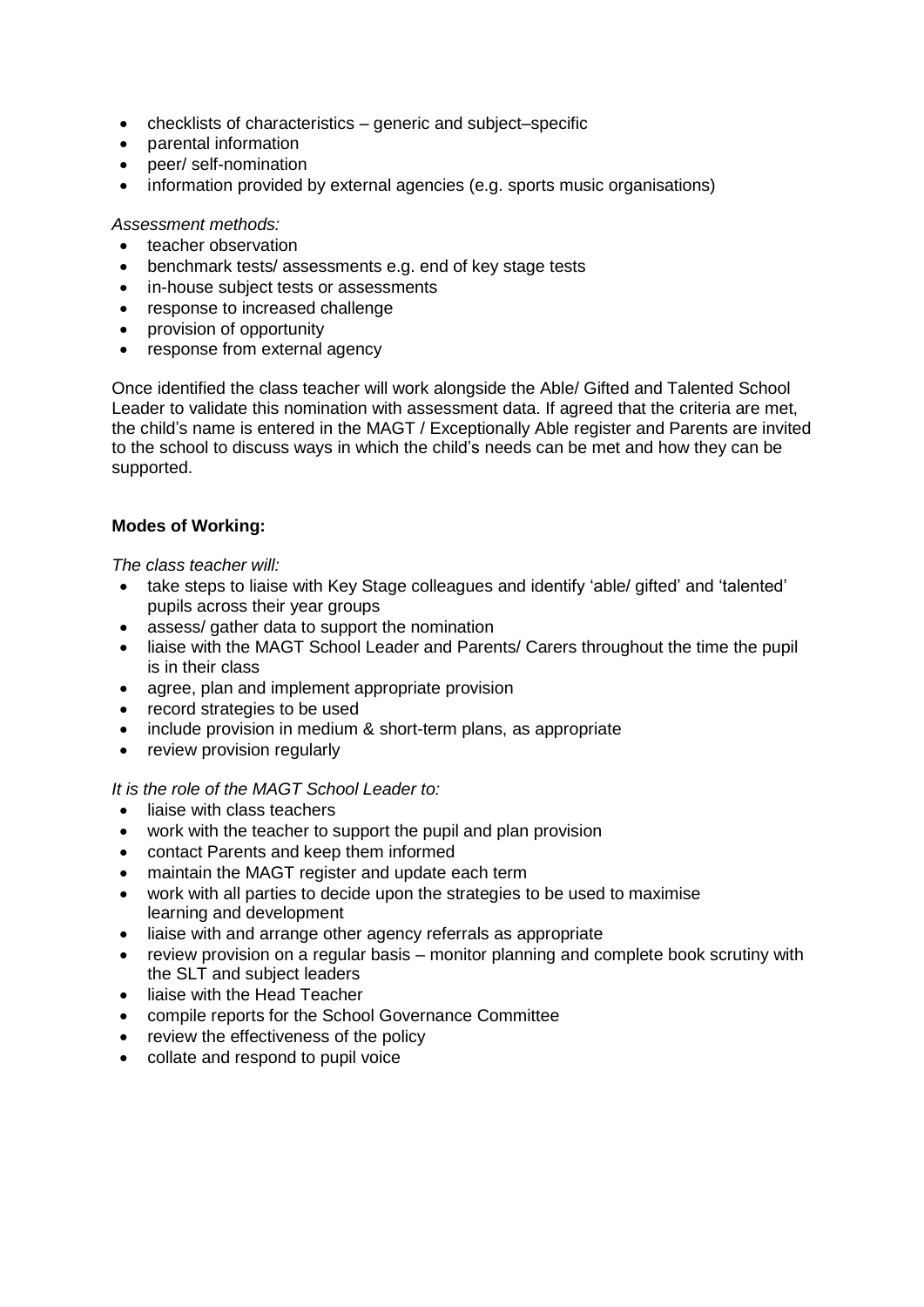# **Provision:**

## *Provision within School:*

Where a child is MAGT or Exceptionally Able in one or more areas, they will be supported with high expectations and planning within the classroom. Teachers should seek to use a variety of techniques and strategies to provide for the 'able/ gifted' child. Outside agencies or secondary schools may be contacted to provide these pupils with more opportunity to pursue work at their own level.

### *Planning for the MAGT or Exceptionally Able child:*

- identifying provision for MAGT and Exceptionally Able pupils in subject policies and plans
- identifying clear stages of development in schemes of work
- planning a differentiated curriculum with a balance of whole class, group and individual teaching
- sing staggered starts in lessons to ensure appropriate challenge
- planning for the role of LSA's as facilitators of learning
- restructuring class organisation or pupil grouping
- setting differentiated homework
- differentiation through pace, task, dialogue, support, outcome, resource, content and/ or responsibility
- planning a variety of extension and enrichment activities

### *Challenging the MAGT or Exceptionally Able child:*

- problem solving and investigation to develop reasoning and thinking skills (deepen learning)
- use and model open-ended questions and tasks
- introduce elements of competition within and outside peer group
- competition against self through target setting
- opportunities for creative and productive thinking

### *Extending and enriching the curriculum:*

- visiting experts and range of materials and resources
- visits/ workshops from poets, writers, artists, musicians etc.
- use of subject specialists
- use of additional support, LSAs', other adults, for one to one or group work to extend child in a specific area (social or academic)
- links with outside agencies (music tuition Cyprus Music Service, sports coaches, etc.)
- clubs, covering academic as well as other activities
- participation in special competitions
- enrichment sessions during the school year (cross island)
- enrichment activities provided by outside associations and organisations (Newcastle University etc.)

### *Provision outside School:*

The most effective support the school can provide to Parents of 'able/ gifted' and 'talented' children is via open communication of information about progress and strategies adopted.

The school will need to make use of:

- subject specialists
- visiting experts
- specialist clubs and societies
- National Associations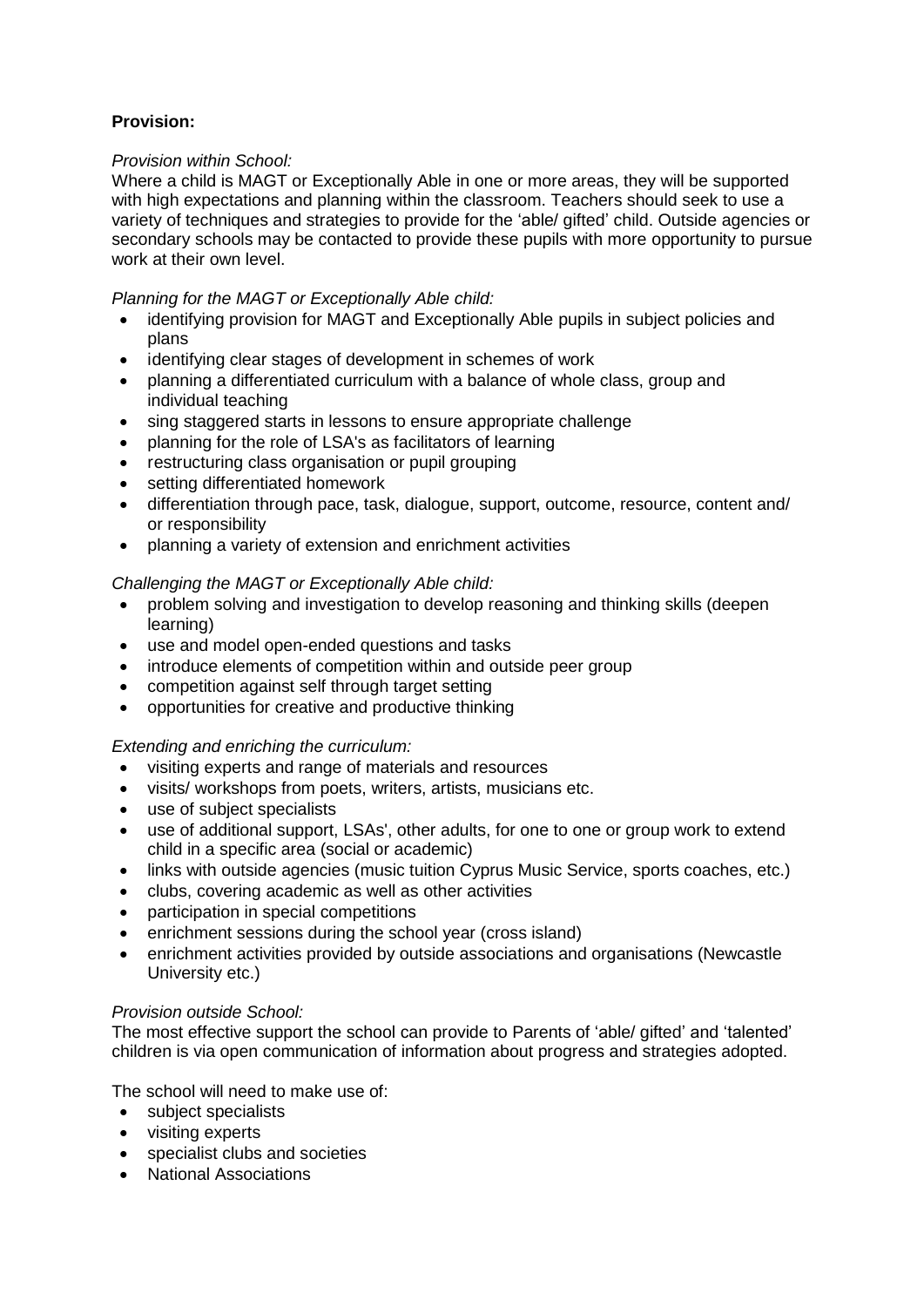• internet

## **Continuity and Progression:**

- Information on pupils is provided on transfer between classes through transition and pupil and Pupil Progress Meetings
- Information on pupils is provided on transfer between schools
- Information on pupils is provided to supply/cover staff via dialogue & sharing of the pupils ILP where appropriate (exceptionally able)

#### **Monitoring, Assessment and Evaluation:**

Student achievements will be monitored and evaluated. This process will include:

- regular observation and recording of progress across the curriculum using the school's tracking system (Assessment Workbooks)
- encouraging pupils to assess and review their own performance
- valuing out of school achievements
- intervention activities to prevent underachievement

#### **Named School Leader and Named Governor:**

- The MAG&T Leader for our school is Miss Lisa Milner.
- An SGC member will be named and have responsibility to ensure that able/ gifted and talented is always on the agenda for teaching, learning and school management.

#### **Continuing Professional Development:**

Regular training opportunities for School Leader and Governor. Appropriate in-service training for all staff. Involvement in partnership co-ordinator meetings and training initiatives.

#### **Process for Development and Review:**

The school has an action plan to support the implementation of this policy with clearly identified monitoring and evaluation opportunities. Our commitment to support the able/ gifted and talented pupils is reflected in our School Development Plan. This policy and the success of the school's provision for the MAGT pupils will be reviewed annually by the MAGT School Leader/ Headteacher

#### **Links to other Policies:**

This MAGT policy should be read in conjunction with the Curriculum policies, Equality Statement and SEN policy,

The governors and staff are committed to providing the full range of opportunities for all pupils, regardless of gender, disability, ethnicity, social, cultural or religious background. All pupils have access to the curriculum, and the right to a learning environment, which dispels ignorance, prejudice or stereotyping.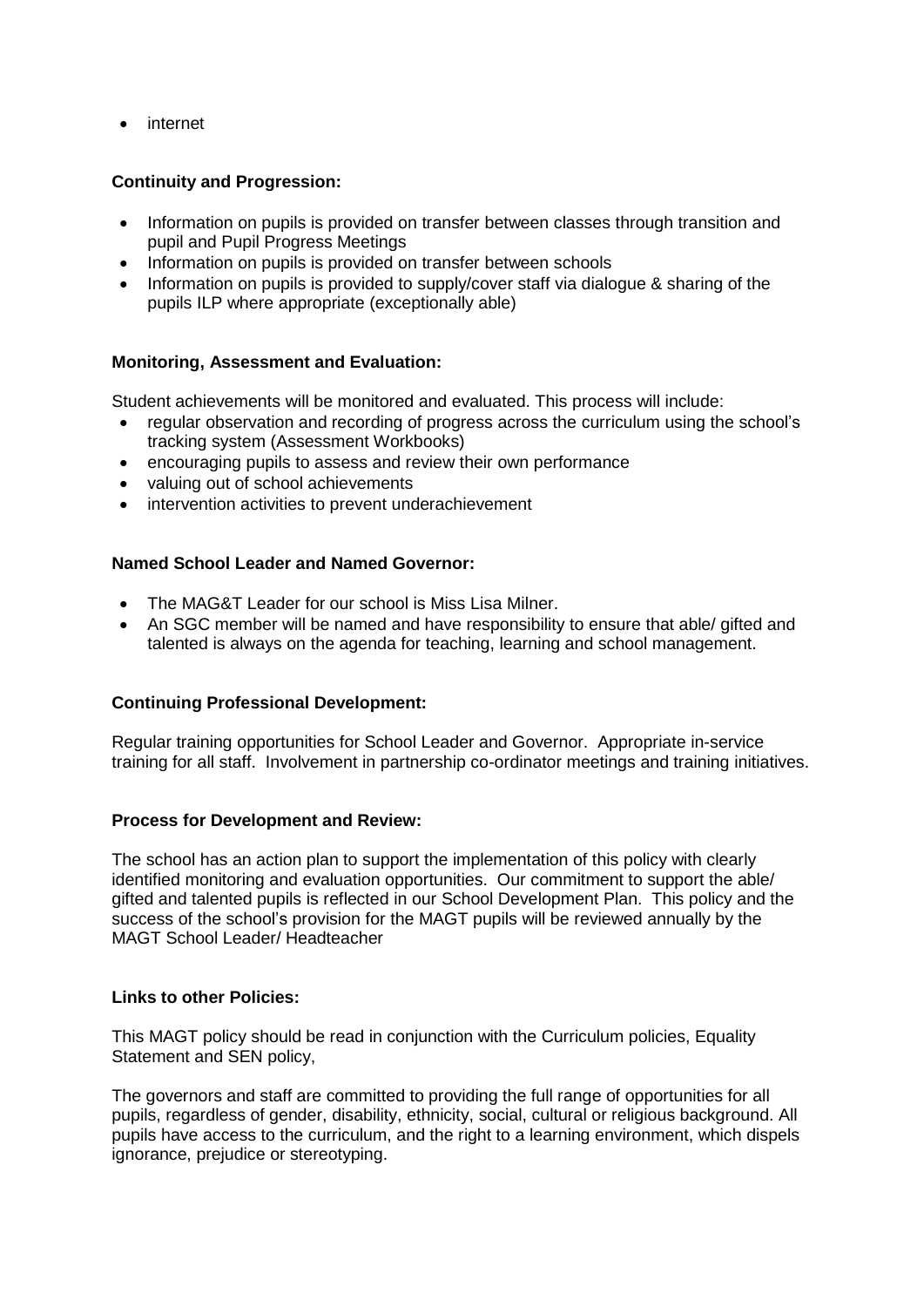The effectiveness of the school's provision will be reviewed regularly by the senior leadership team and the MAG&T leader against the aims set out above and where necessary against the NACE framework.